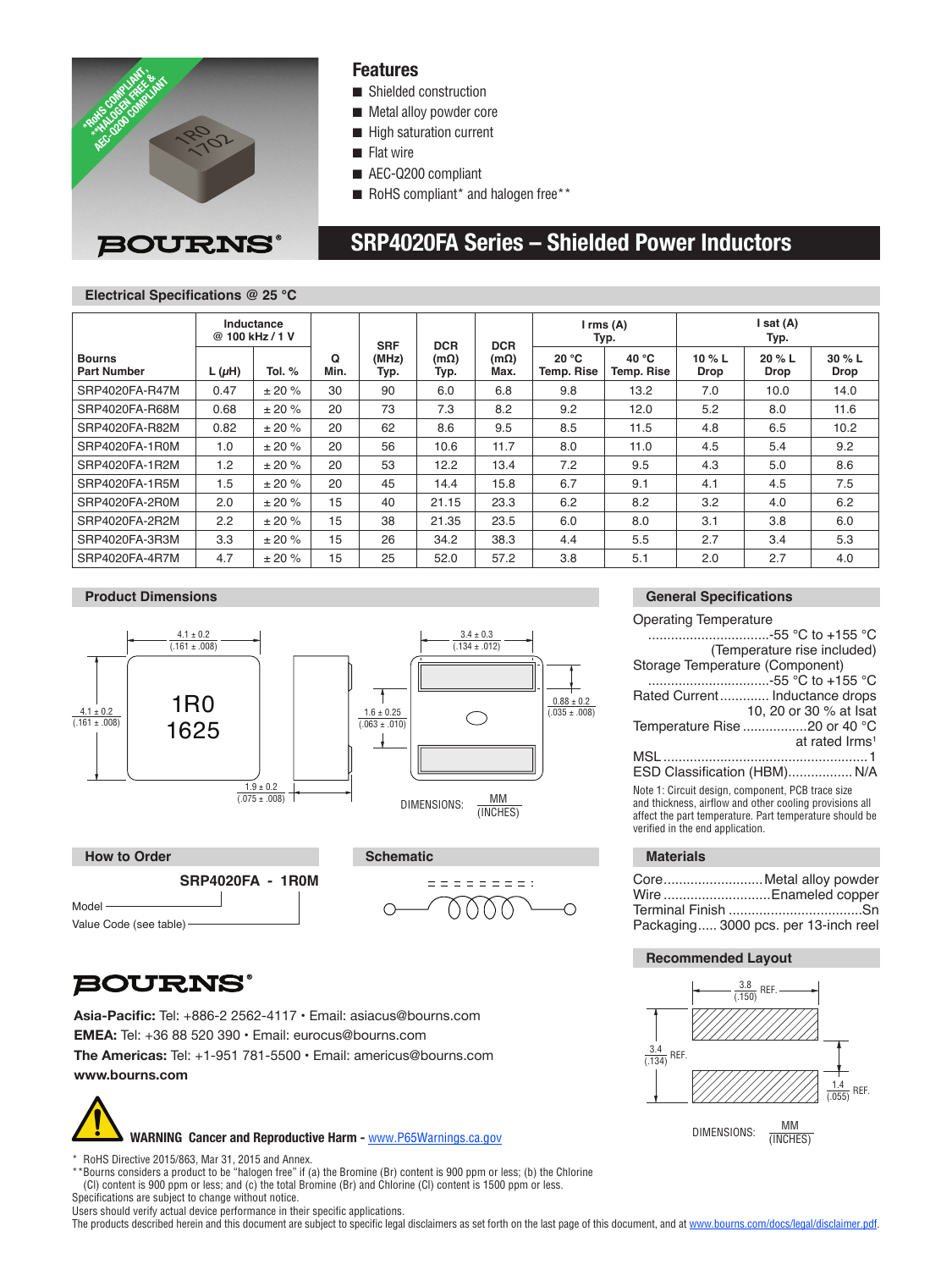### **SRP4020FA Series – Shielded Power Inductors**

### **BOURNS®**

#### **L vs. I Charts**





**SRP4020FA-R68Y**



 $\overline{C}$ Temperature Rise (°C) Inductance (uH) Inductance (μH) emperature Rise 4.8 24 3.2 16 1.6 0 1 2345 DC Current (A)

Specifications are subject to change without notice.

Users should verify actual device performance in their specific applications.

The products described herein and this document are subject to specific legal disclaimers as set forth on the last page of this document, and at www.bourns.com/docs/legal/disclaimer.pdf.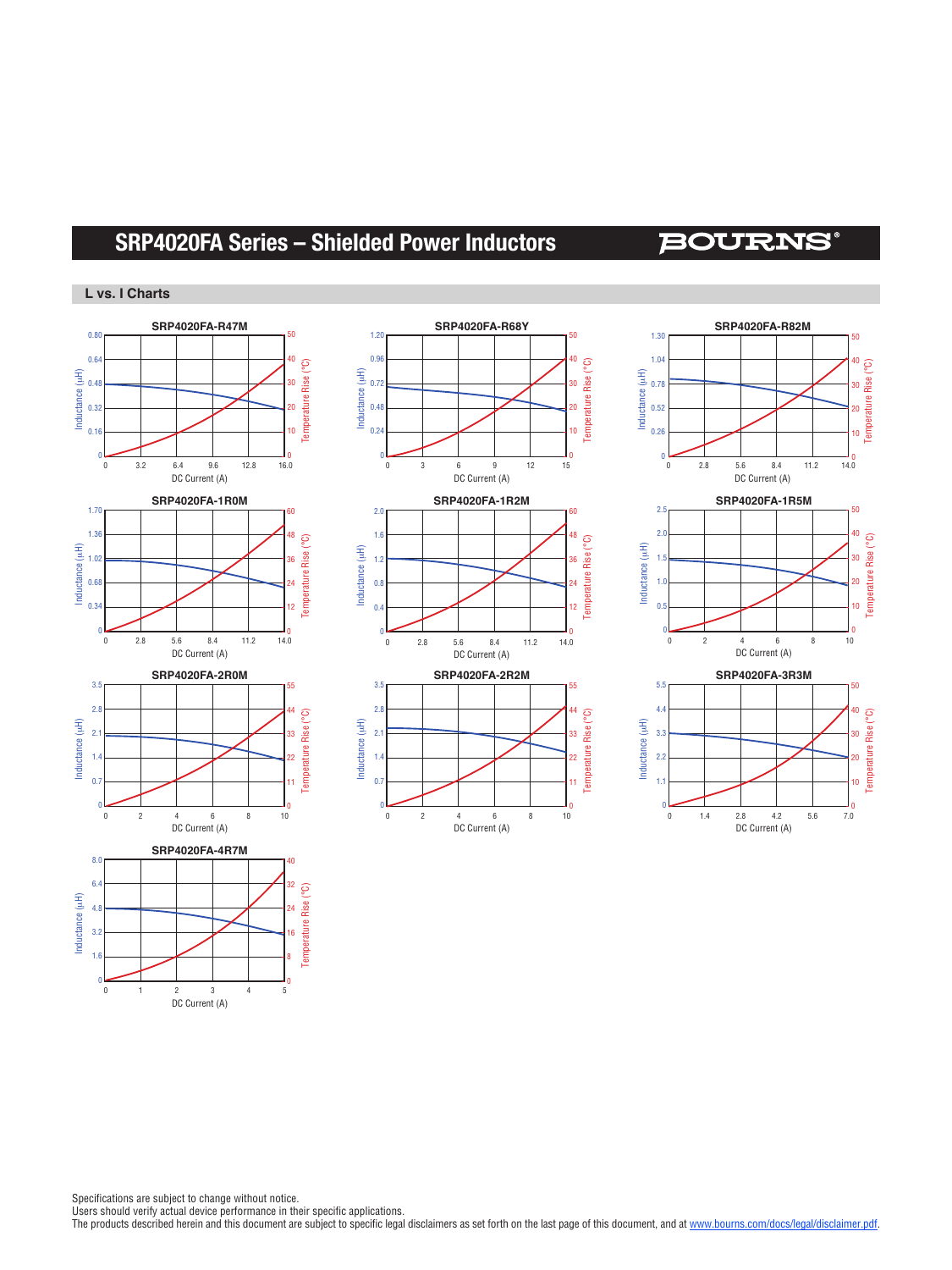### **SRP4020FA Series – Shielded Power Inductors**

### **BOURNS®**

#### **Soldering Profile**



REFLOW TIMES: 3 MAX.



#### REV. 01/19

Specifications are subject to change without notice.

Users should verify actual device performance in their specific applications.

The products described herein and this document are subject to specific legal disclaimers as set forth on the last page of this document, and at www.bourns.com/docs/legal/disclaimer.pdf.